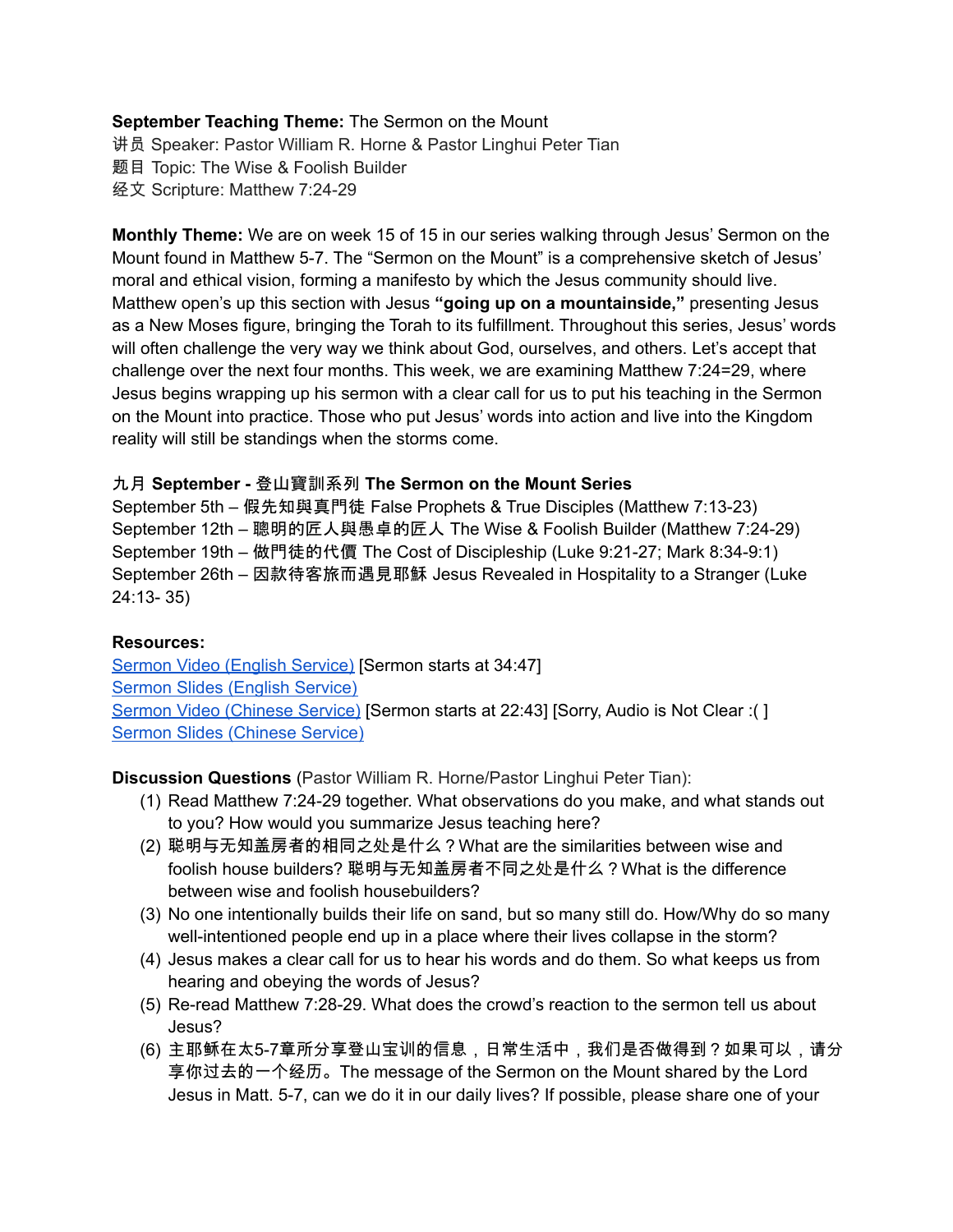past experiences. Then, as you reflect on the whole Sermon on the Mount, what parts of the sermon are most significant to you, and what parts of the sermon do you find most challenging?

## **Important Notes** (Pastor William R. Horne)**:**

Notes on Q1 & Q2: Important Bible Study Questions to ask: I. What is the word "Therefore" referring back to, and what are "these words of mine"? II. In the parable: (1) What are the builders/houses referring to? (2) What is the storm? (3) What is the foundation?

- I. "Therefore" links us back first to the entire Sermon on the Mount (Matthew 5-7) and secondarily to Jesus' closing set of twos (Matthew 7:13-23), dealing with "entering the Kingdom of God." This tells us that "these words of mine" refers to all of Jesus' teaching in Matthew 5-7.
- II. The parable uses the builders to show two types of responses to Jesus' teaching one hears the words and does NOT practice them, and the other hears Jesus' teaching and puts them into practice. (1) The builders refer to us (humanity), and the house is the life that we are building. (2) The storm in Jesus' parable, I believe, carries two referents: First and primarily, the storm of "final judgment" when Jesus will return to make all things right. Secondarily, the storm can reference "the storms of life" that we all face. Suffering, trials, and hardships will reveal the foundation we have built our life upon.

Now, as far as we can tell, both of these builders are of equal architectural skill. Both builders are building similar houses from the same materials, maybe even the same supplier. Presumably, they also live in the same metropolitan area as they are both hit by the same storm.

After both builders have completed their houses, from the ground up, both houses look beautiful. Both have the best hardwood floors, the granite countertop, and stainless steel appliances with all the newest technology. As far as the eye can see, two state-of-the-art homes from accomplished and competent builders. Both builders can reach the top of luxury and beauty in their homes, but when the storm comes - one house stood, and one fell with "a great crash." The key difference is their foundation.

Notes on Q3: We have believed narrative about other "foundational" things bringing us "true life." We must have the wisdom to question these narratives and look where they actually lead. We can build our lives on wealth, success, acclaim, "good behavior," our family unit, control, etc. But, these things will not ultimately bring life. Often, we do not set out to build our lives on these things, but we have passively absorbed these stories and are internally shaped by them. This reality is why it is critical to regularly reflect on what life our everyday activities are building and make adjustments to ensure we are building our life upon the proper foundation and values.

Notes on Q4: I (Pastor Will) believe we often do not practice the teachings of Jesus because we fail to grasp two things: (1) the beauty of Jesus Kingdom vision we are invited into, and (2) the transforming power of the Holy Spirit as we walk in a relationship with God. Many of us are caught in this endless loop of trying to do Jesus things in our own power, failing and feeling guilty, and then trying harder. The cycle keeps repeating. But, the Gospel says we have been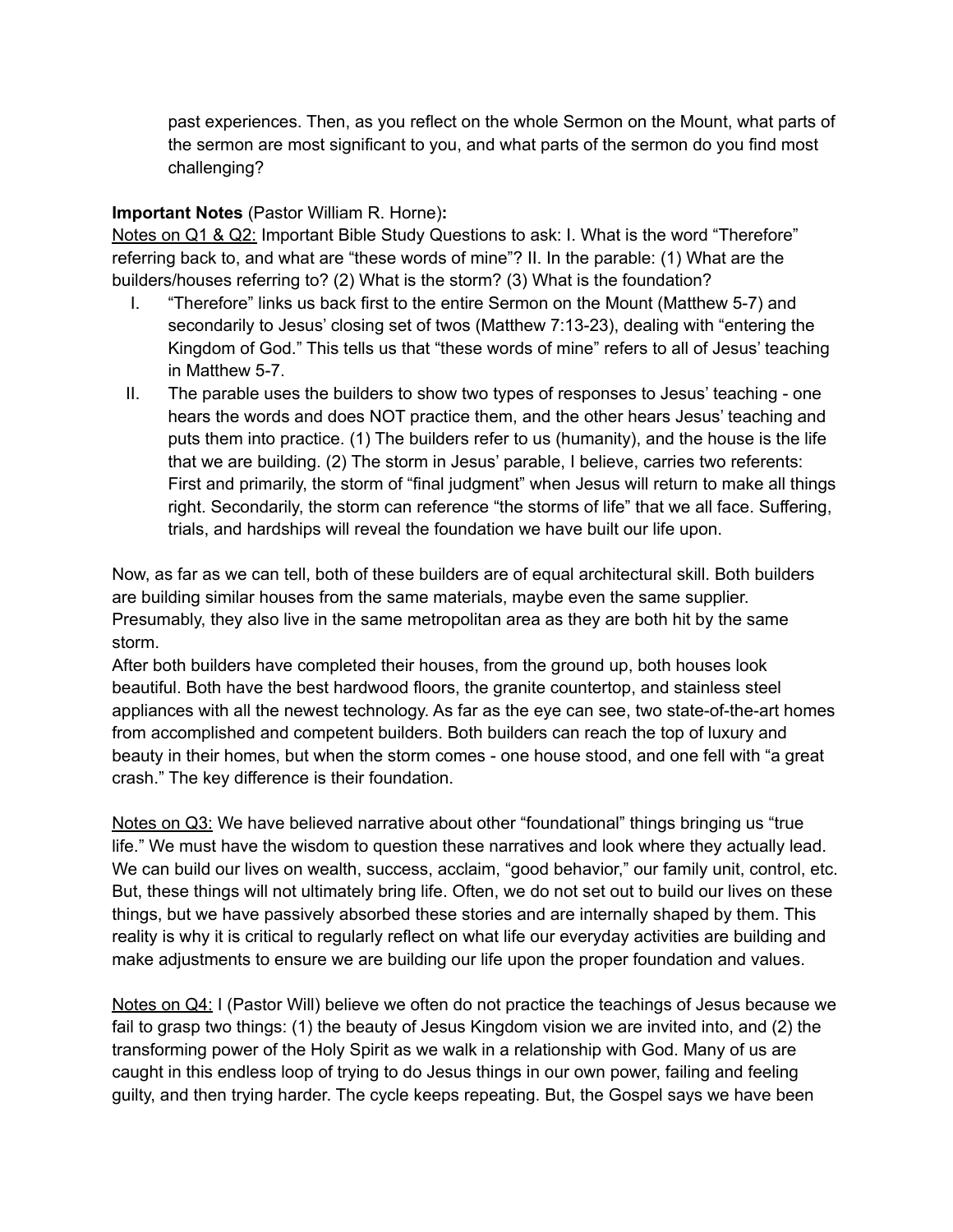freed from guilt and condemnation through Jesus. As we grow in trust in King Jesus, we are further freed from the weight of guilt/shame and liberated through the Holy Spirit to follow his/her transforming guidance and conviction. Again, this is the beauty of it all - there is a big compelling vision of the world that we are empowered to live out through the Holy Spirit, not in/on our own strength. God's grace grants us the power for change.

Notes on Q5: The key to this passage is the idea that Jesus "taught as one who had authority." Jesus was different because he revealed that he was more than a teacher or a prophet in both the content and delivery of his teaching. At this point, the crowd and disciples could quite put their finger on it, but we know that Jesus is later fully revealed as both Divine (God) and the long-awaited Messiah (Christ).

Unlike today, originality was not valued or held in high esteem during Jesus' time, and thus it was important for other teachers of the law to appeal to and cite older authorities if one wished to have a hearing. (Now, this is not a bad thing - in fact, we probably need more of this in our time and context, where originality is the only thing valued.) But, where others in Jesus' time appealed to authorities, Jesus simply said, "I say unto you." "I say unto you." And that is the good news - that Jesus didn't have to appeal to authority because he was, is, and will forever be the authority.

Notes on Q6: Just to help you all recall everything we have looked at in the Sermon on the Mount:

The Beatitudes (Matthew 5:1-12) Salt and Light (Matthew 5:13-16) Jesus Fulfillment of the Law (Matthew 5:17-20) Murder & Anger (Matthew 5:21-26) Non-Violent, Enemy Love (Matthew 5:38-48) Adultery, Lust, Divorce (Matthew 5:27-32) Your Word [Oath Taking] (Matthew 5:33-37) True Generosity (Matthew 6:1-4) Prayer & Fasting (Matthew 6:5-18) God or Money? (Matthew 6:19-24) Scarcity or Abundance? (Matthew 6:25-34) Judgment & Hypocrisy (Matthew 7:1-6) The Generous God & The Golden Rule (Matthew 7:7-12) False Prophets & True Disciples (Matthew 7:13-23) The Wise & Foolish Builder (Matthew 7:24-29)

**Sermon Summary** (Elder Yin of Chinese Service Sermon):

# 聪明的匠人和愚昧的盖房着

田传道。9/12/21

"「所以,凡听见我这话就去行的,好比一个聪明人,把房子盖在磐石上; 雨淋,水冲,风吹,撞着那 房子,房子总不倒塌,因为根基立在磐石上。 凡听见我这话不去行的,好比一个无知的人,把房子